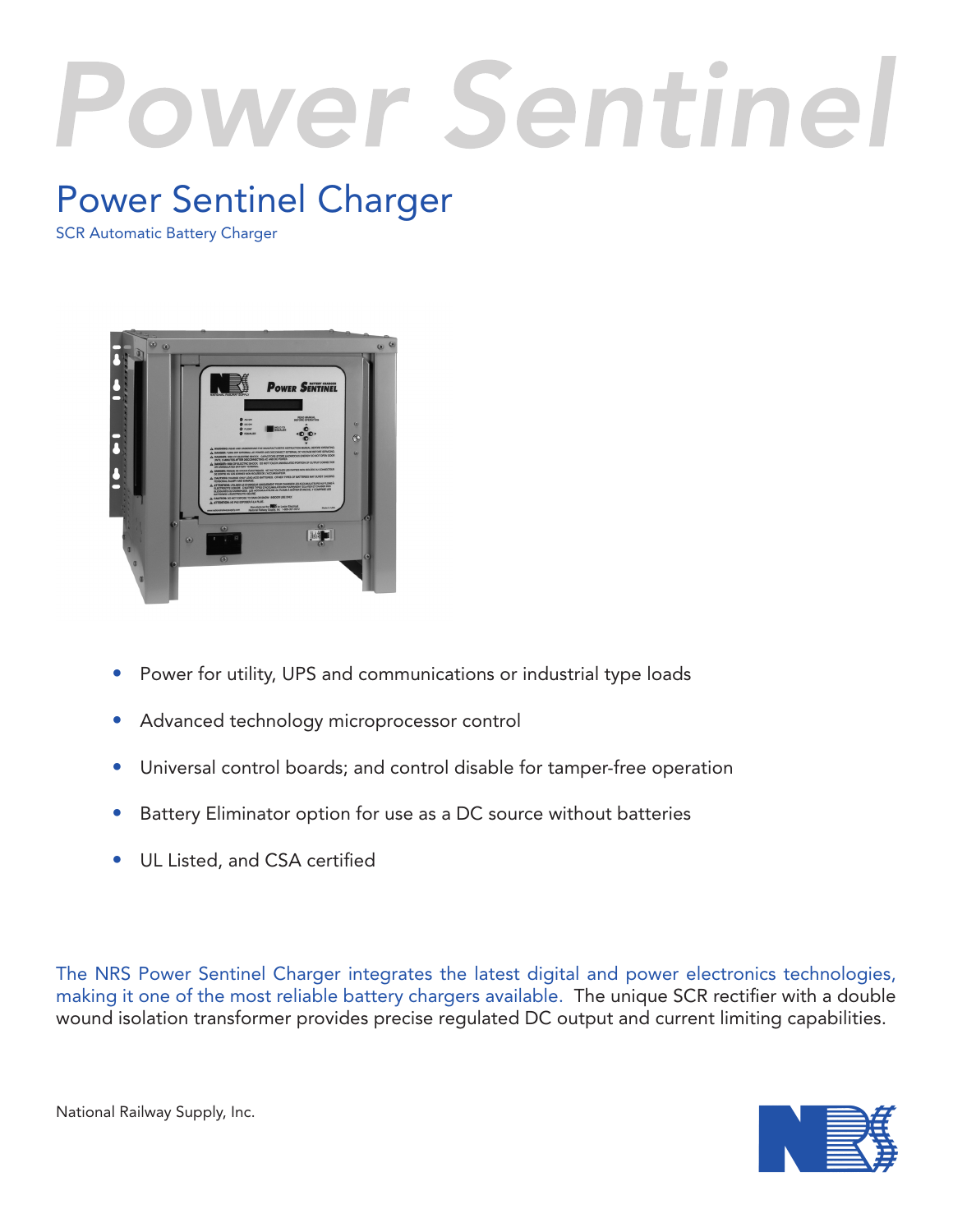# Power Sentinel Battery Charger

### Specifications



| Electrical                |                                                                                                                                            |  |  |  |  |
|---------------------------|--------------------------------------------------------------------------------------------------------------------------------------------|--|--|--|--|
| AC Input Voltage          | 120, 208, or 240V +10%, -12%                                                                                                               |  |  |  |  |
| Phase                     | 1                                                                                                                                          |  |  |  |  |
| Frequency                 | 50 or 60Hz $\pm$ 3Hz                                                                                                                       |  |  |  |  |
| Power Factor              | 0.8 typical full load                                                                                                                      |  |  |  |  |
| Efficiency                | 80-90% at 50-100% load                                                                                                                     |  |  |  |  |
|                           |                                                                                                                                            |  |  |  |  |
| DC Output Voltage         | 24, 48 or 130VDC nominal                                                                                                                   |  |  |  |  |
| Current                   | 6, 12, 18, 20, 25 or 50ADC                                                                                                                 |  |  |  |  |
| Continuous Rating         | 110% rated current at max equalize voltage<br>at $50C$                                                                                     |  |  |  |  |
| Voltage Regulation        | $\pm$ .25% for line, load and temperature variations                                                                                       |  |  |  |  |
| <b>Transient Response</b> | $\leq$ $\pm$ 6% with 20-100% step load with battery<br>connected                                                                           |  |  |  |  |
| <b>Electrical Noise</b>   | 30m Vrms/32BDmC weighted maximum on<br>filtered versions (battery eliminator)<br><2%Vrms for 130VDC output<br><1%Vrms for 24, 48VDC output |  |  |  |  |
|                           |                                                                                                                                            |  |  |  |  |

#### Mechanical

| Nema 1 Enclosures | Standard                                          |  |  |  |
|-------------------|---------------------------------------------------|--|--|--|
|                   | Dimensions S1 (in/mm): 17.13 H x 19 W x 16.38 D   |  |  |  |
|                   | $(445 \times 483 \times 425)$                     |  |  |  |
|                   | Dimensions S2 (in/mm): $25.88$ H x 19 W x 16.38 D |  |  |  |
|                   | $(667 \times 483 \times 425)$                     |  |  |  |
|                   | Dimensions S3 (in/mm): $34.5$ H x 19 W x 16.38 D  |  |  |  |
|                   | $(889 \times 483 \times 425)$                     |  |  |  |
|                   |                                                   |  |  |  |

#### Environmental

Natural Convection Ambient Temperature 0-40ºC (32-105ºF)

Elevation 1000m (3000ft) without derating Relative Humidity 0-95% (non condensing)





|                                             | <b>Standard Features</b>                    |                                                                        |  |  |  |  |
|---------------------------------------------|---------------------------------------------|------------------------------------------------------------------------|--|--|--|--|
|                                             | <b>LCD Display</b>                          | High DC Voltage Shutdown                                               |  |  |  |  |
|                                             | Charger Pause 0-60 min                      | <b>Push Button Mode Selection</b>                                      |  |  |  |  |
|                                             | Reverse Polarity Protection                 | AC and DC Surge Suppressors                                            |  |  |  |  |
|                                             |                                             | Sprinkler Resistant Ventilation Wire Protection on all Field Terminals |  |  |  |  |
|                                             | UL Listed, CSA Certified                    | Wall or Floor Mount                                                    |  |  |  |  |
|                                             | Stackable Enclosure                         | Summary Alarm Contact Relay                                            |  |  |  |  |
|                                             | Summary Alarm Buzzer                        |                                                                        |  |  |  |  |
| H/L AC Voltage Alarm and AC Fail Indication |                                             |                                                                        |  |  |  |  |
| H/L DC Voltage Alarm                        |                                             |                                                                        |  |  |  |  |
| Positive and Negative Ground Fault Alarm    |                                             |                                                                        |  |  |  |  |
| AC Input and DC Output Circuit Breakers     |                                             |                                                                        |  |  |  |  |
|                                             | Control Panel and Circuit Breakers Recessed |                                                                        |  |  |  |  |
|                                             | Bottom / Side Cable Entry                   |                                                                        |  |  |  |  |
|                                             | AC, DC, Float and Equalize Indicator Lights |                                                                        |  |  |  |  |
|                                             | Field Programmable with Security Levels     |                                                                        |  |  |  |  |
|                                             | Compression Terminal Strip for Field Wiring |                                                                        |  |  |  |  |
|                                             |                                             |                                                                        |  |  |  |  |

#### Optional Features

| Conformal Seal on Electronic Boards                             |  |  |  |  |  |  |
|-----------------------------------------------------------------|--|--|--|--|--|--|
| Anti-Fungus Coating                                             |  |  |  |  |  |  |
| Special AC Input Voltage                                        |  |  |  |  |  |  |
| 19" or 23" Relay Rack Mounting                                  |  |  |  |  |  |  |
| Parallel Charging                                               |  |  |  |  |  |  |
| Remote DC Voltage Sensor                                        |  |  |  |  |  |  |
| Special AC Power Connections                                    |  |  |  |  |  |  |
| Local or Remote Voltage Sensor                                  |  |  |  |  |  |  |
| Remote Temperature Compensation                                 |  |  |  |  |  |  |
| Individual Alarm Relay Contact Board (alarm input/output board) |  |  |  |  |  |  |
|                                                                 |  |  |  |  |  |  |

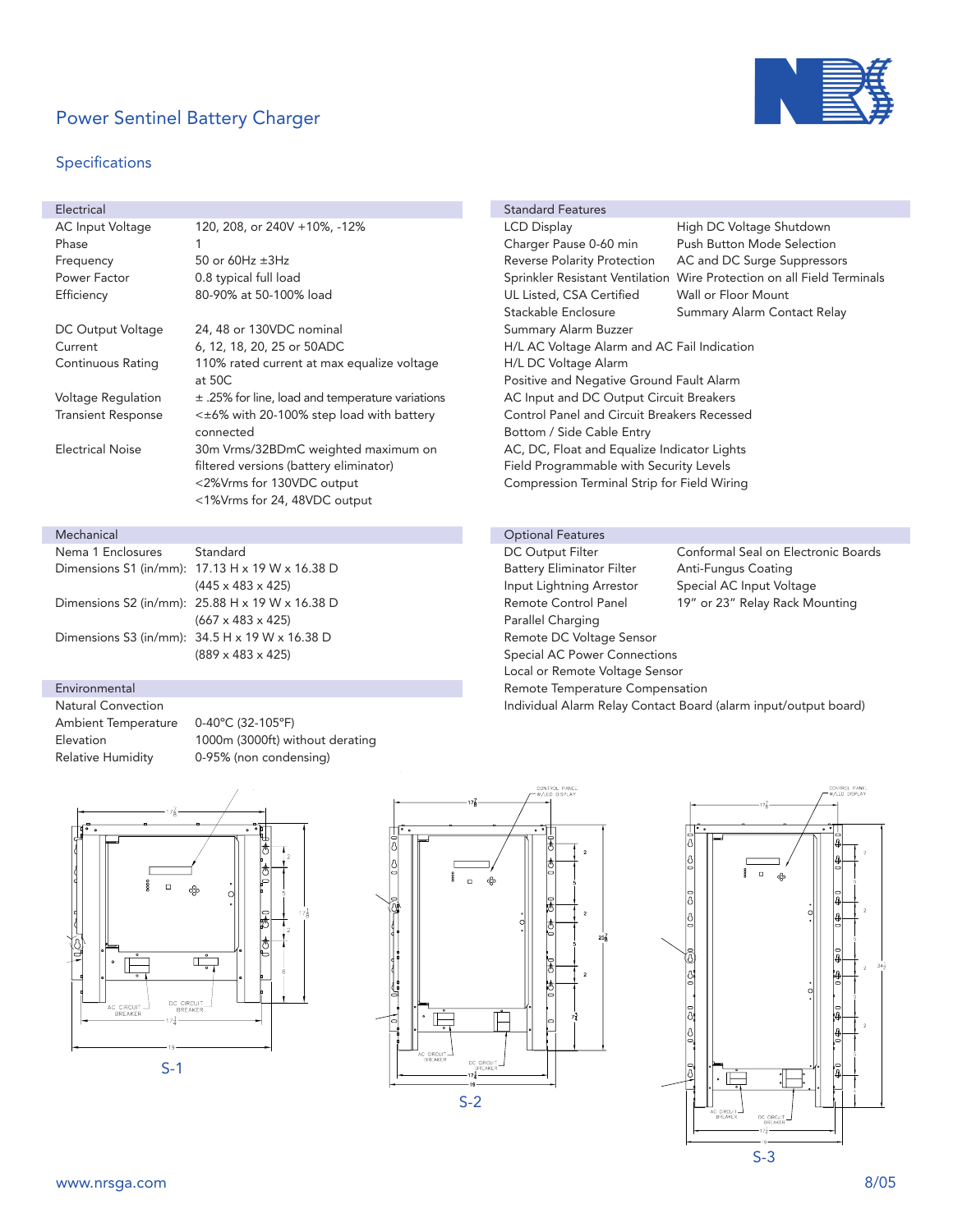

Email: info@nrsga.com Email: info@nrsga.com www.nrsga.com www.nrsga.com

800-357-3572 Telephone<br>912-920-4576 Fax 912-920-4576 Fax

208 240 40A  $60A$ **A06** 15A **AOC**  $23A$ 120 208 240 24A 15A 15A  $20A$ 30A 20A 20A 90A 90A 90A 190 45A 25A 23A 60A 40A 40A A06 90A 90A 90A **222** 70A 60A **AO** 90A 70A 90A 90A 340 S 190 190 190 အ 222 222 222 S3 S3 340 340 S3 S3 S3 S3 S3 S3 50A 15A  $20A$  $25A$ 40A **A06** 70A 80A **POR** 340 **A06 O61** 222 အ S 208 240 120 208 240 120 208 240 120 208 240 120  $24A$ 60A 30A **A06 O61** 45A **POA** 222  ${\mathbb S}^2$ အ  $20A$ 60A  $10A$ 60A  $13A$ **115** 60A 80  $32A$ 40A 120 208 240  $\stackrel{\triangle}{\! \infty}$ 20A 10A 10A 60A 60A 60A  $8$ 28A 14A 13A 30A 20A 20A 60A 60A 60A 115 115 115 63A 32A 32A 70A 40A 40A 60A 60A 60A 190 190 190 14A 8A 8A  $\overline{\mathrm{S}}$  $\overline{5}$  $8$ 90 90 90 S2 S2 S2 S1 S1 S1 S1 S1 S1  $20A$ 60A 25A  $14A$ 60A 190 10A 60A <sup>115</sup> 32A 40A  $\mathop{\mathbb{S}}$  $8$  $\overline{\mathrm{S}}$  $8$  $\overline{5}$ 30A 60A  $20A$ 60A  $28A$ **115** 63A 60A 190 14 $A$ **AO**  $\sqrt{2}$  $\overline{\mathrm{S}}$  $8$ <mark>ನ</mark> 50A  $15A$  $10A$ 40A  $10A$ 40A **110**  $22A$  $30A$ 175 175 175  $7A$ 120 208 240 15A 15A 10A 40A 40A 40A 18A 12A 10A 30A 15A 15A 50A 50A 50A 45A 24A 22A 60A 40A 30A 40A 40A 40A  $\sqrt{2}$  $85$ <mark>ನ</mark> 110 110 110 175 175 175 12A 7A 7A  $\overline{\mathrm{S}}$ 85 85 85 S2 S2 S2 S1 S1 S1 S1 S1 S1 50A 20A 15A 40A  $12A$ 30A 15A **110**  $24A$ 40A 40A  $7A$  $5\overline{5}$  $\sqrt{2}$  $85$  $\overline{\mathrm{S}}$  $15A$ 50A  $12A$ 40A 18A **110** 45A 60A 40A 89  $\overline{5}$  $\sqrt{2}$  $\overline{\mathrm{S}}$ 15A 50A  $21A$ 175 175 175  $10A$ 40A  $10A$ **110**  $\overline{\mathsf{BA}}$ 40A  $\delta$ 15A 10A 10A 40A 40A 40A 17A 11A 10A 30A 15A 15A 50A 50A 50A  $\overline{5}$ 45A 24A 21A 60A 40A 30A 40A 40A 40A 120 208 240 85 110 110 110  $8$ 175 175 175 10A 6A 6A 51 85 85 85 S2 S2 S2 S1 S1 S1 S1 S1 S1 15A 50A 18A  $10A$  $11A$  $\boxed{110}$  $24A$ 40A 40A 40A  $\mathcal{L}_{\mathcal{O}}$ 51 85 <mark>ನ</mark>  $8$  $15A$  $17A$ 30A 50A 45A **110** 60A 40A  $10A$ 40A  $\frac{1}{2}$  $\infty$  $\overline{\mathrm{S}}$ 85  $10A$ 30A 130  $10A$ 30A  $\overline{15A}$  $\overline{25A}$  $25A$  $5A$ 120 208 240 10A 10A 10A 30A 30A 30A  $\preceq$ 20A 15A 10A 30A 30A 30A  $8<sup>o</sup>$ 27A 17A 15A 40A 30A 25A 25A 25A 25A  $\overline{75}$  $\overline{\omega}$  $\frac{1}{2}$ 130 130 130 7A 5A 5A  $\overline{\mathrm{S}}$ 75 75 75 14A 8A 7A 90 90 90 S1 S1 S1 S1 S1 S1 S1 S1 S1  $15A$ 30A 130 12A  $10A$ 30A  $\overline{17A}$ 30A  $25A$  $\mathbb S$  $\mathbb{S}^{\mathbb{C}}$  $\overline{\mathrm{S}}$  $\overline{75}$  $\overline{5}$  $8<sup>o</sup>$  $\frac{1}{2}$ 120 20A 130  $10A$ 30A  $\boxed{27A}$ 25A 30A 14 $A$ 40A  $\overline{5}$  $7A$  $\overline{\mathrm{S}}$  $\overline{75}$  $\overline{\omega}$  $8<sup>o</sup>$ 240  $10A$ 15A  $|8$  $10A$  $15A$ 15A  $15A$ 120 208 240 10A 10A 10A 15A 15A 15A  $5A$ 10A 10A 10A 15A 15A 15A 20A 15A 15A 15A 15A 15A  $\frac{1}{\sqrt{2}}$  $3A$  $\overline{S}$  $\overline{C}$ 5  $5<sup>7</sup>$  $\stackrel{\triangle}{\approx}$ 100 100 100 5A 3A 3A 7A 5A 5A 14A 9A 8A 70 70 70 75 75 75 S1 S1 S1 S1 S1 S1 S1 S1 S1 208  $10A$ 15A 100  $10A$ 15A 15A 15A 6A  $\overline{5}$  $3A$  $\overline{C}$  $5\Delta$ 5  $75$  $\approx$  $\overline{\mathrm{S}}$  $120$  $10A$  $15A$  $20A$  $|00|$  $10A$ 14 $A$ 15A 15A  $\frac{2}{\sqrt{2}}$  $5A$  $\overline{C}$  $\preceq$ 5  $75$  $\overline{\mathrm{S}}$ AC Input Amperes (Nominal) AC Input Amperes (Nominal) AC Input Amperes (Nominal) AC Input Amperes (Nominal) AC Input Amperes (Nominal) AC Input Amperes (Nominal) DC Output Circuit Breaker DC Output Circuit Breaker DC Output Circuit Breaker DC Output Circuit Breaker DC Output Circuit Breaker DC Output Circuit Breaker AC Input Circuit Breaker AC Input Circuit Breaker AC Input Circuit Breaker AC Input Circuit Breaker AC Input Circuit Breaker AC Input Circuit Breaker DC Ampere Rating Shipping Weight (lbs) Shipping Weight (lbs) DC Ampere Rating Shipping Weight (lbs) Shipping Weight (lbs) Shipping Weight (lbs) Shipping Weight (lbs) Cabinet Style Cabinet Style Cabinet Style Cabinet Style Cabinet Style Cabinet Style AC Input 150 VDC Equalize Voltage Range 120 VDC 24 VDC 30 VDC 48 VDC 60 VDC to to to 120 VDC 150 VDC Voltage 48 VDC Range 24 VDC 30 VDC 60 VDC Float to to to 24 VDC Output Voltage 130 VDC 48 VDC

Power Sentinel Series Specifications

Power Sentinel Series Specifications

For more information visit www.nrsga.com For more information visit www.nrsga.com

National Railway Supply, Inc. 800-357-3572 Telephone National Railway Supply, Inc.